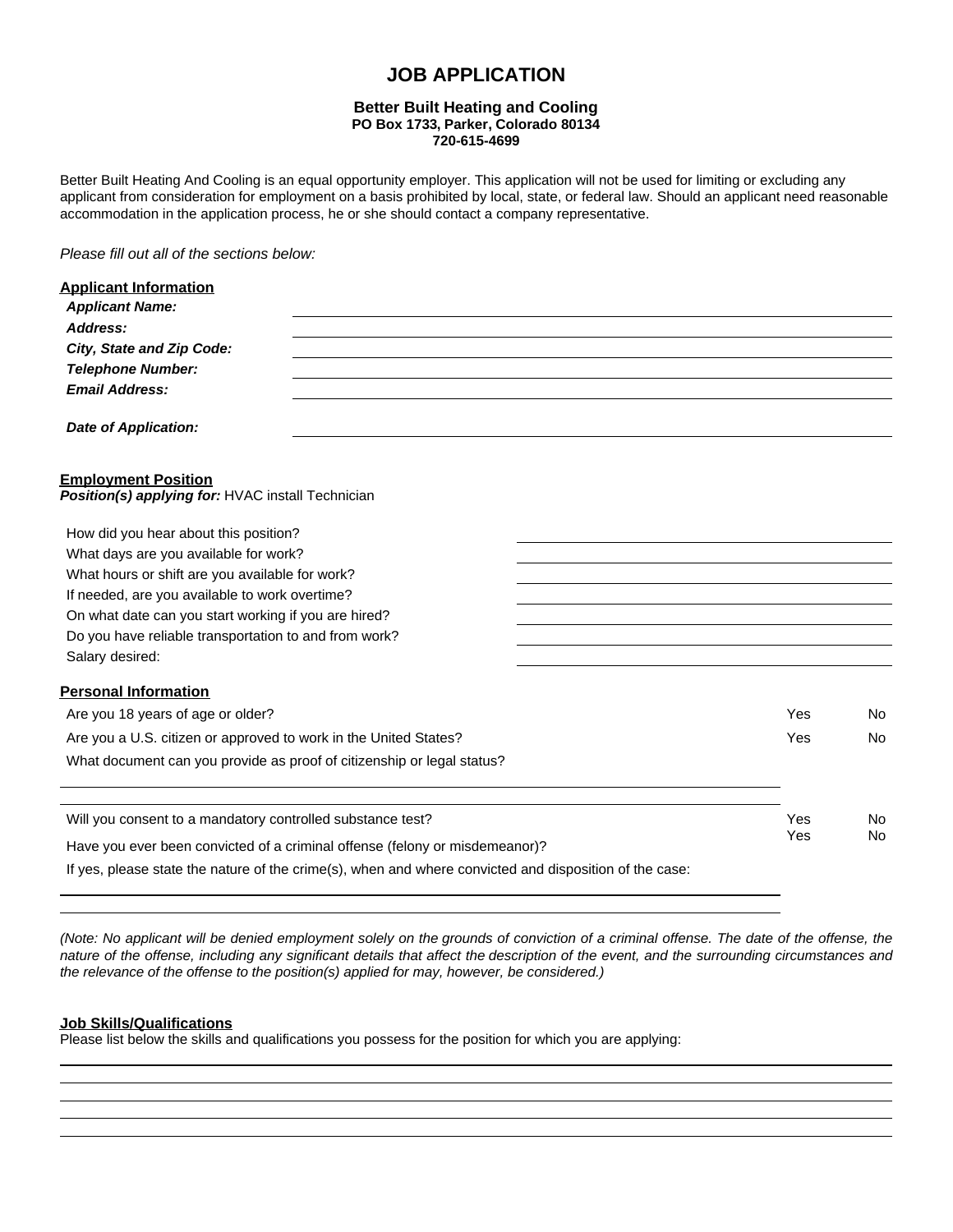*(Note: Better Built Heating and Cooling complies with the ADA and considers reasonable accommodation measures that may be necessary for eligible applicants/employees to perform essential functions. )*

## **Education and Training**

#### **High School**

| Name                      | Location (City, State) | Year Graduated | Degree Earned |
|---------------------------|------------------------|----------------|---------------|
|                           |                        |                |               |
| <b>College/University</b> |                        |                |               |
| Name                      | Location (City, State) | Year Graduated | Degree Earned |
|                           |                        |                |               |

### **Vocational School/Specialized Training**

| Name | .<br>State)<br>. Citv<br>∟ocation | Year<br>3raduatec<br>ыа | ∶arned<br>Dearee |
|------|-----------------------------------|-------------------------|------------------|
|      |                                   |                         |                  |

#### **Military:**

Are you a member of the Armed Services? What branch of the military did you enlist? What was your military rank when discharged?

How many years did you serve in the military?

What military skills do you possess that would be an asset for this position?

# *Previous Employment* **Employer Name:** Job Title: Supervisor Name: Employer Address: City, State and Zip Code: Employer Telephone: Dates Employed: Reason for leaving: **Employer Name:** Job Title: Supervisor Name: Employer Address: City, State and Zip Code: Employer Telephone: Dates Employed: Reason for leaving: **Employer Name:** Job Title: Supervisor Name: Employer Address: City, State and Zip Code: Employer Telephone: Dates Employed: Reason for leaving:

#### *References*

Please provide 3 personal and professional reference(s) below:

| Reference | <b>Contact Information</b> |
|-----------|----------------------------|
|           |                            |
|           |                            |